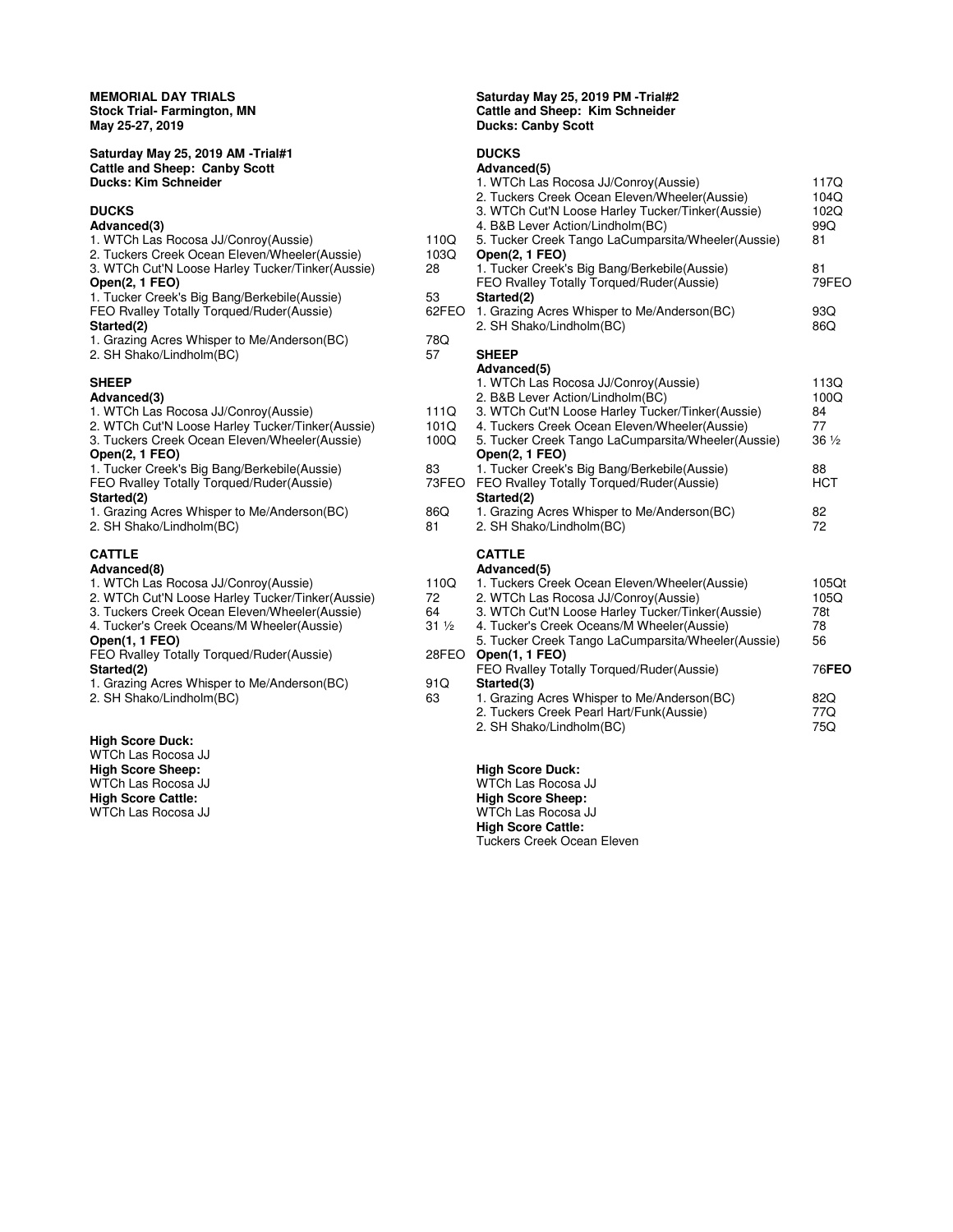#### **Sunday May 26, 2019 AM -Trial#3 Cattle and Sheep: Canby Scott Ducks: Kim Schneider**

| <b>DUCKS</b>                                                                                                                                                                                                                                                                |                                    |
|-----------------------------------------------------------------------------------------------------------------------------------------------------------------------------------------------------------------------------------------------------------------------------|------------------------------------|
| Advanced(5)<br>1. WTCh Las Rocosa JJ/Conroy(Aussie)<br>2. B&B Lever Action/Lindholm(BC)<br>3. Tuckers Creek Ocean Eleven/Wheeler(Aussie)<br>4. Tucker Creek Tango LaCumparsita/Wheeler(Aussie)<br>5. WTCh Cut'N Loose Harley Tucker/Tinker(Aussie)<br>Open(3, 1-FEO, 1-DNR) | 110Q<br>104Q<br>99Q<br>94Qt<br>94Q |
| 1. Dreamwinds Texas Aggie Warrior/King(Aussie)<br>FEO Rvalley Totally Torqued/Ruder(Aussie)<br>Started(1)                                                                                                                                                                   | 62<br><b>JCT</b>                   |
| 1. SH Shako/Lindholm(BC)                                                                                                                                                                                                                                                    | 83Q                                |
| <b>SHEEP</b><br>Advanced(6, 2-DNR)<br>1. WTCh Las Rocosa JJ/Conroy(Aussie)<br>2. B&B Lever Action/Lindholm(BC)<br>3. Tuckers Creek Ocean Eleven/Wheeler(Aussie)<br>4. WTCh Cut'N Loose Harley Tucker/Tinker(Aussie)                                                         | 111Q<br>106Q<br>91Q<br>87          |
| Open(3, 1-FEO)<br>1. SH Shako/Lindholm(BC)<br>2. Dreamwinds Texas Aggie Warrior/King(Aussie)<br>FEO Rvalley Totally Torqued/Ruder(Aussie)<br>Started(1)                                                                                                                     | 100Q<br>68<br>JCT                  |
| 1. Whippletree's A Bit of Mischief/Schultz(Aussie)                                                                                                                                                                                                                          | 66                                 |
| <b>CATTLE</b><br>Advanced(5)<br>1. WTCh Las Rocosa JJ/Conroy(Aussie)<br>2. Tuckers Creek Ocean Eleven/Wheeler(Aussie)<br>3. WTCh Cut'N Loose Harley Tucker/Tinker(Aussie)<br>4. Tucker's Creek Oceans/MWheeler(Aussie)                                                      | 106Q<br>101Q<br>92Q<br>82          |
| Open(1, 1-FEO)<br>FEO Rvalley Totally Torqued/Ruder(Aussie)                                                                                                                                                                                                                 | <b>JCT</b>                         |
| Started(1)<br>1. SH Shako/Lindholm(BC)                                                                                                                                                                                                                                      | 83Q                                |
| <b>High Score Duck:</b>                                                                                                                                                                                                                                                     |                                    |

WTCh Las Rocosa JJ **High Score Sheep:**  WTCh Las Rocosa JJ **High Score Cattle:** WTCh Las Rocosa JJ

#### **Sunday May 26, 2019 PM -Trial#4 Cattle and Sheep: Kim Schneider Ducks: Canby Scott**

### **DUCKS**

| Advanced(4)                                                                                                                                                                            |                             |
|----------------------------------------------------------------------------------------------------------------------------------------------------------------------------------------|-----------------------------|
| 1. WTCh Las Rocosa JJ/Conroy(Aussie)<br>2. WTCh Cut'N Loose Harley Tucker/Tinker(Aussie)<br>3. Tuckers Creek Ocean Eleven/Wheeler(Aussie)<br>4. Tucker's Creek Oceans/MWheeler(Aussie) | 113Q<br>95Qt<br>95Q<br>89Qt |
| Open(3, 1-FEO, 1-DNR)                                                                                                                                                                  |                             |
| 1. Dreamwinds Texas Aggie Warrior/King(Aussie)<br>FEO Rvalley Totally Torqued/Ruder(Aussie)<br>Started(0)                                                                              | 70<br>101FE                 |
| <b>SHEEP</b>                                                                                                                                                                           |                             |
| Advanced(5, 3-DNR)                                                                                                                                                                     |                             |
| 1. WTCh Las Rocosa JJ/Conroy(Aussie)<br>2. Tuckers Creek Ocean Eleven/Wheeler(Aussie)                                                                                                  | 101Q<br>95Q                 |
| Open(3, 1-FEO)                                                                                                                                                                         |                             |
| 1. SH Shako/Lindholm(BC)<br>2. Dreamwinds Texas Aggie Warrior/King(Aussie)<br>FEO Rvalley Totally Torqued/Ruder(Aussie)                                                                | 97Q<br>80<br>82FEO          |
| Started(1)                                                                                                                                                                             |                             |
| 1. Whippletree's A Bit of Mischief/Schultz(Aussie)                                                                                                                                     | 69Q                         |
| <b>CATTLE</b><br>Advanced(5)                                                                                                                                                           |                             |
| 1. WTCh Las Rocosa JJ/Conroy(Aussie)                                                                                                                                                   | 111Q                        |
| 2. B&B Lever Action/Lindholm(BC)                                                                                                                                                       | 110Q                        |
| 3. Tuckers Creek Ocean Eleven/Wheeler(Aussie)                                                                                                                                          | 105Q                        |
| 4. Tucker's Creek Oceans/MWheeler(Aussie)                                                                                                                                              | 104Q                        |
| 5. WTCh Cut'N Loose Harley Tucker/Tinker(Aussie)                                                                                                                                       | 89Q                         |
| Open(1, 1-FEO)                                                                                                                                                                         |                             |
| FEO Rvalley Totally Torqued/Ruder(Aussie)<br>Started(0)                                                                                                                                | 70FEO                       |

**High Score Duck:**  WTCh Las Rocosa JJ **High Score Sheep:**  WTCh Las Rocosa JJ **High Score Cattle:** WTCh Las Rocosa JJ